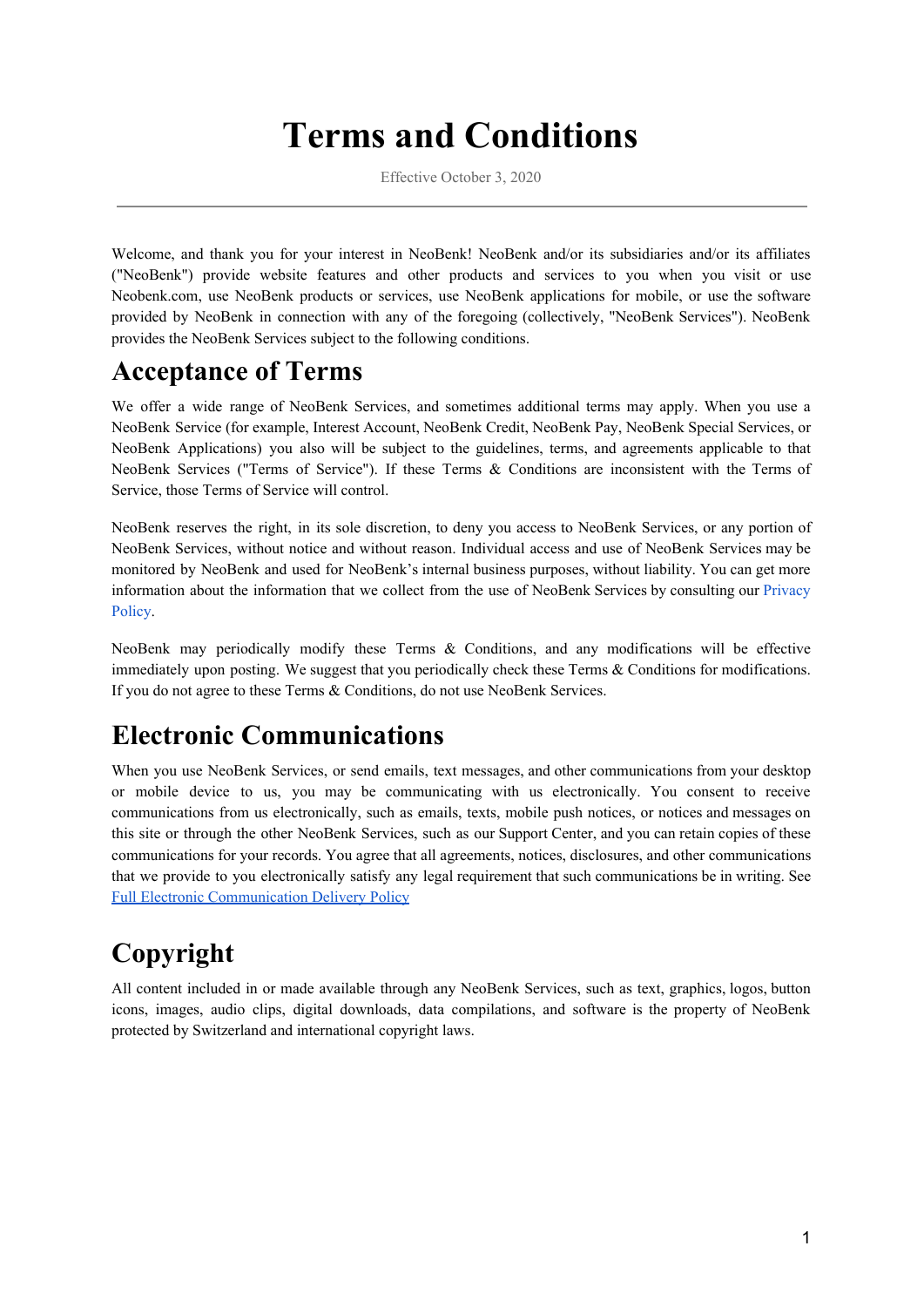### **Limited License and Restrictions on Use**

NeoBenk grants you a limited, revocable, nonexclusive, nontransferable license to view, store, bookmark, download, and print the pages within NeoBenk Services solely for your personal, informational, and non-commercial use, or as expressly authorized by NeoBenk in writing. Accordingly, you agree not to:

- Limited license. Modify, copy, screen capture, distribute, forward, transmit, post, display, perform, reproduce, publish, broadcast, license, create derivative works from, transfer, sell, or exploit any reports, data, information, content, software, RSS and podcast feeds, products, services, or other materials on, generated by, or obtained from NeoBenk Services, whether through links or otherwise (collectively, "NeoBenk Materials");
- Unauthorized access. Attempt to probe, scan, or test the vulnerability of any NeoBenk Materials, services, systems, networks, servers, or accounts related to NeoBenk Services or attempt to gain unauthorized access to NeoBenk Materials, services, systems, networks, servers, or accounts connected or associated with NeoBenk Services through hacking, password or data mining, or any other means of circumventing any access-limiting, user authentication or security device of any NeoBenk Materials, services, systems, networks, servers, or accounts related to NeoBenk Services, or redeliver, reproduce, or circumvent any page, text, image, or materials on NeoBenk Services;
- Restricted Locations. Access NeoBenk Services from prohibited, sanctioned, or restricted regions, countries, and estates;
- Trademark protection. Modify, copy, obscure, remove, or display NeoBenk's name, logo, trademarks, text, notices, or images without NeoBenk's express written permission; and
- Interruption of NeoBenk Services. You agree not to use any device, software, or routine that could interfere with the proper working of NeoBenk Services, that could damage or disable this site, any systems, networks, servers, accounts, NeoBenk Materials or services provided through this site, or that would interfere with any other party's use of NeoBenk Services.

You are responsible for obtaining and maintaining all equipment, services, and other materials that you need to access NeoBenk Services. NeoBenk reserves all rights not expressly granted in these Terms & Conditions.

### **Use of the NeoBenk Services**

NeoBenk Services is primarily intended for those who access it from within Switzerland. Because of this, we cannot guarantee that NeoBenk Services or the information thereon complies with law or regulation of other countries, or is appropriate for use, in other places. You are wholly responsible for use of NeoBenk Services by any person using your computer and you must ensure that any such person complies with these Terms & Conditions. The information provided on NeoBenk Services is not intended for distribution to, or use by, any person in any jurisdiction where such distribution or use would be contrary to law or regulation.

All persons and entities accessing the NeoBenk Services do so on their own initiative and are responsible for compliance with applicable local laws and regulations. NeoBenk Services is not directed to any person in any jurisdiction where the publication or availability of NeoBenk Services is prohibited, by reason of that person's nationality, residence, or otherwise. Persons under these restrictions must not access NeoBenk Services.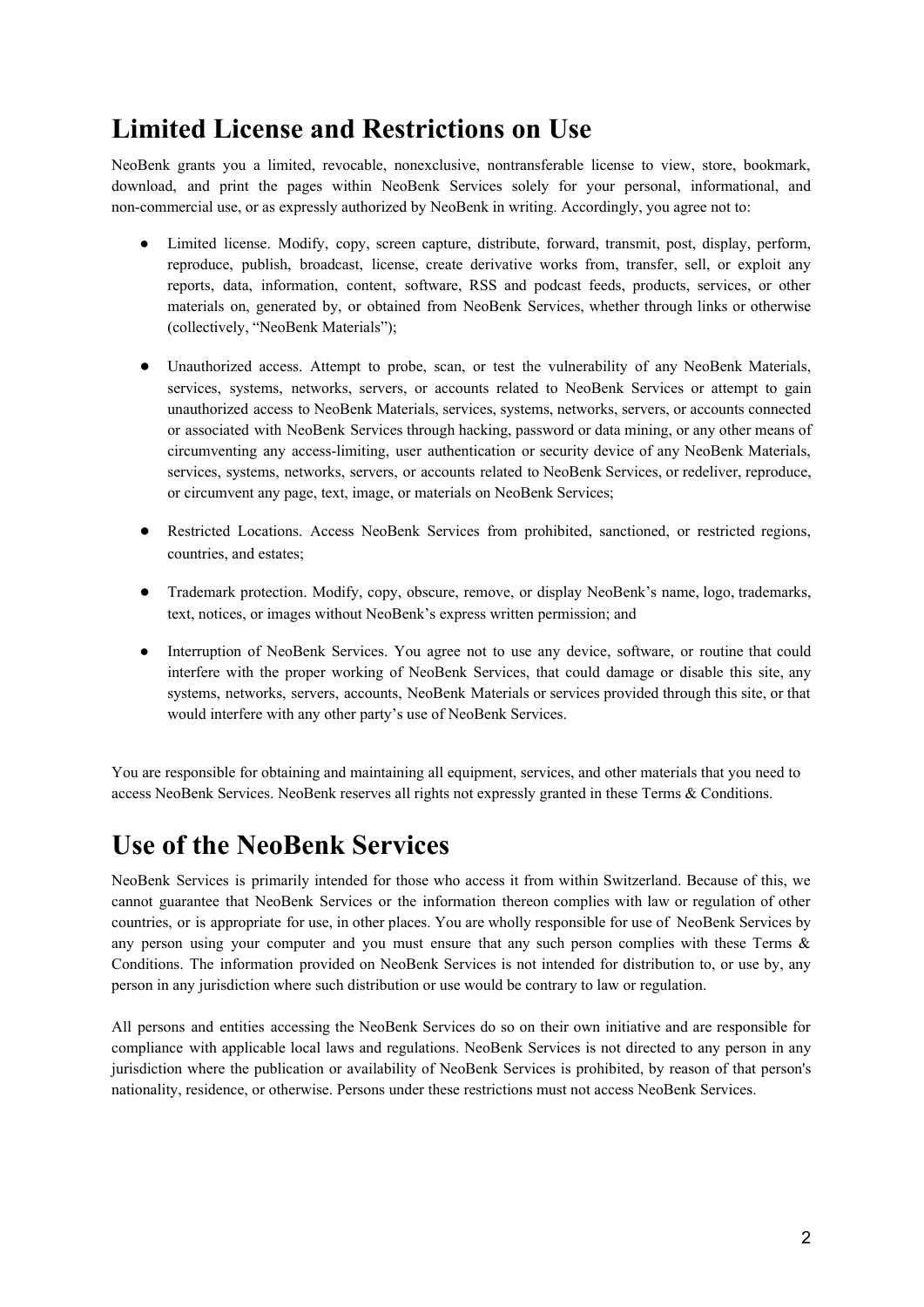### **Use of Materials and Limitations on Advice**

The publicly available portions of NeoBenk Services (i.e., the sections of NeoBenk Services that are available to individuals who are not party to a Terms of Service) are provided for educational purposes only and are not intended to provide legal, tax, or financial planning advice. In using the publicly available portions of NeoBenk Services, you agree that you are responsible for your own investment research and decisions, that you will not rely on the publicly available portions of NeoBenk Services as the basis for your investment decisions, and, except as otherwise provided herein, NeoBenk will not be liable for any actions you take based on the information you receive via the publicly available portions of NeoBenk Services.

### **External Links**

NeoBenk Services links to certain content created by third parties that are not affiliated with NeoBenk. NeoBenk is not responsible for such content and does not endorse or approve it. Such content may contain terms and conditions, privacy provisions, confidentiality provisions, or other provisions that differ from the terms and conditions applicable to the NeoBenk Services. NeoBenk assumes no responsibility or liability whatsoever for the accuracy, reliability, or opinions contained in such content. If you decide to access such content, you do so at your own risk.

### **Social Bookmarks**

NeoBenk Services may contain social bookmarks which are identifiable by means of their respective buttons. Social bookmarks allow users of certain social media platforms to post links to selected NeoBenk Services on their social media accounts in order to bookmark them or share them with their social media contacts. If you use social bookmarks, you will be sending personal identifying data to the respective social media platform. Any comments or activity made by or carried out by persons using social bookmarks is not controlled, endorsed or monitored by NeoBenk and NeoBenk shall not be responsible or liable for such. Persons who share NeoBenk communications via social bookmarks are not authorized to speak for or represent NeoBenk and their views and opinions must be regarded as strictly their own and not NeoBenk's. In addition, the provisions in these Terms  $\&$ Conditions relating to Links also apply to social bookmarks.

### **Linking to the Websites and Social Media Features**

You may link to NeoBenk Website or Services, provided you do so in a way that is fair and legal and does not damage our reputation or take advantage of it, but you must not establish a link in such a way as to suggest any form of association, approval or endorsement on our part without our express written consent.

# **Conditions of Use**

You agree that you will comply with all applicable laws, including, without limitation, privacy laws, intellectual property laws, anti-spam laws, export control laws, tax laws, and regulatory requirements.

### **Account Authorization and Use**

If you have an account or plan to open an account with NeoBenk, you agree to provide NeoBenk with current, complete, and accurate information about you as prompted by the applicable registration process and agree to regularly update this information to maintain its completeness and accuracy. You agree to use NeoBenk Services to access only the account on which you are authorized to act, and to use your own email address, logins, and one-time password (OTP) when accessing the account on which you are authorized to act. You are solely responsible for all activities that occur in connection with your login. Accordingly, you should take steps to protect the confidentiality of any account information, email address, logins, and one-time password (OTP)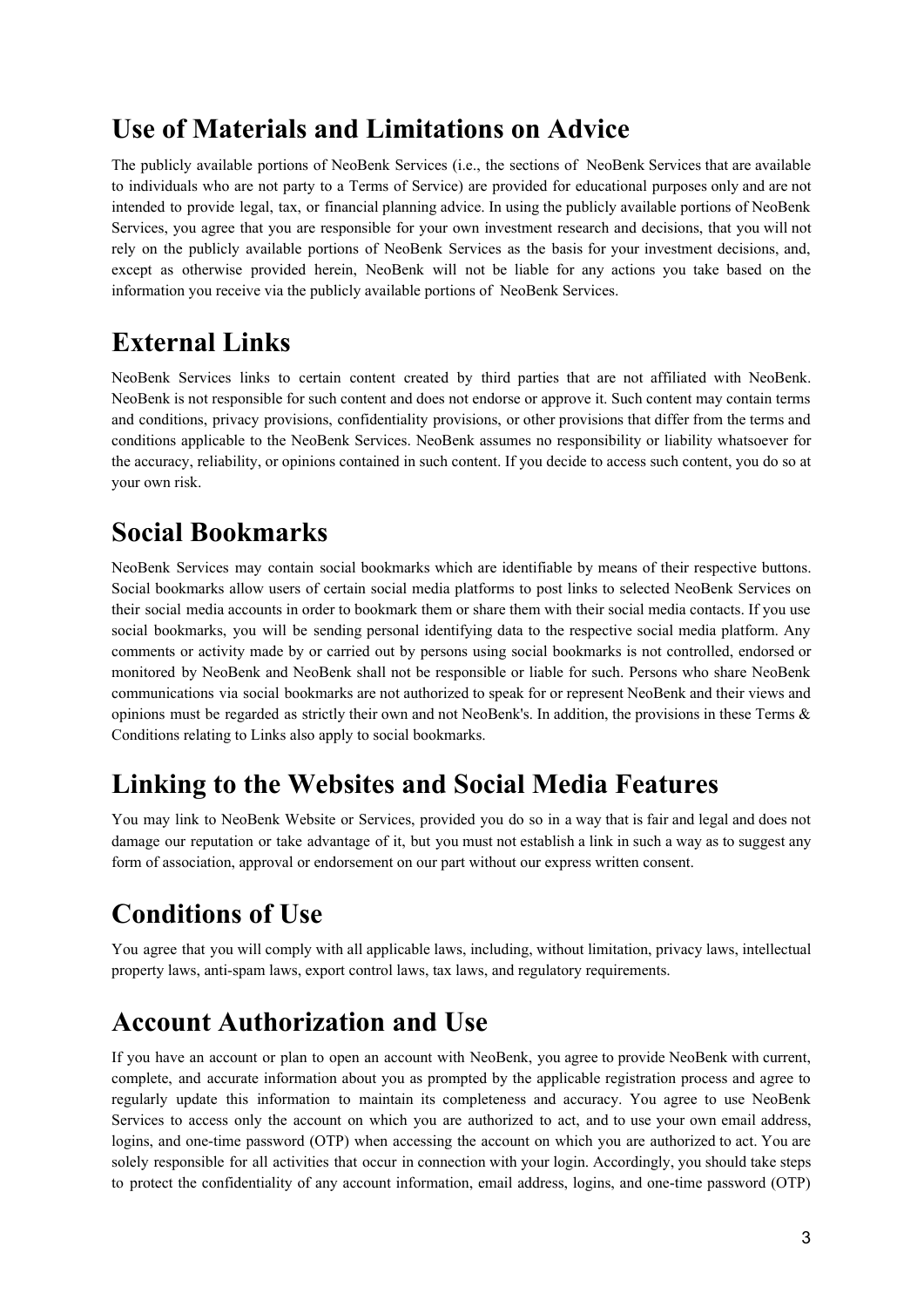that you use to access any page or feature on NeoBenk Services, and for logging off of your account and any protected areas of the NeoBenk Services.

If you become aware of any suspicious or unauthorized conduct concerning your account, email address, logins, one-time password (OTP), or 2-Step Verification, you agree to contact NeoBenk immediately. NeoBenk will not be liable for any loss or damage arising from your failure to comply with these Terms & Conditions.

Access to and use of password protected and/or secure areas of the NeoBenk Services is restricted to authorized users only. Unauthorized persons attempting to access these areas of the website may be subject to legal action.

# **Forward Looking Statements**

Forward-Looking Statements: Certain statements in this website may be forward-looking in nature. The words "believe," "expect," "estimate," "could," "should," "intend," "may," "plan," "seek," "anticipate," "project" and similar expressions, among others, generally identify "forward-looking statements," which speak only as of the date the statements were made. The matters discussed in these forward-looking statements are subject to a number of risks, trends, and uncertainties that could cause actual results to differ materially from those projected, anticipated, or implied in the forward-looking statements. Neither NeoBenk nor any other person is responsible for updating or revising any forward-looking statements, whether as a result of new information, future events, or otherwise, except as required by law.

# **Limited Liability**

NEITHER NEOBENK NOR ANY OF ITS OFFICERS, DIRECTORS, EMPLOYEES, PARTNERS OR AGENTS SHALL BE LIABLE IN ANY WAY FOR ANY DAMAGES WHATSOEVER, INCLUDING, WITHOUT LIMITATION, INDIRECT, SPECIAL, PUNITIVE, CONSEQUENTIAL, OR INCIDENTAL DAMAGES (INCLUDING, WITHOUT LIMITATION, LOST PROFITS, COST OF PROCURING SUBSTITUTE SERVICE, OR LOST OPPORTUNITY) ARISING OUT OF OR IN CONNECTION WITH THE NEOBENK SERVICES OR THE USE OF THE NEOBENK SERVICES OR A LINKED WEBSITE (INCLUDING BUT NOT LIMITED TO THE DELAY OR INABILITY TO USE THE NEOBENK SERVICES OR A LINKED WEBSITE). THIS LIMITATION SHALL APPLY REGARDLESS OF WHETHER THE DAMAGES ARE FORESEEABLE OR WHETHER NEOBENK HAS BEEN ADVISED OF THE POSSIBILITY OF DAMAGES. THE FOREGOING LIMITATION OF LIABILITY SHALL APPLY TO THE FULLEST EXTENT PERMITTED BY LAW IN THE APPLICABLE JURISDICTION. IN NO EVENT SHALL NEOBENK'S CUMULATIVE LIABILITY TO YOU EXCEED US\$100.

ANY MATERIALS DOWNLOADED OR OTHERWISE OBTAINED THROUGH THIS SITE ARE DONE AT YOUR OWN RISK. YOU ARE SOLELY RESPONSIBLE FOR ANY DAMAGE TO YOUR COMPUTER SYSTEM OR OTHER EQUIPMENT, OR LOSS OF DATA THAT RESULTS FROM SUCH DOWNLOAD.

### **Disclaimer of Warranties**

ALL PRODUCTS, SERVICES, AND CONTENT ON THE WEBSITE ARE PROVIDED "AS IS" WITHOUT WARRANTY OF ANY KIND, EXPRESS OR IMPLIED, INCLUDING, BUT NOT LIMITED TO, IMPLIED WARRANTIES OF MERCHANTABILITY, FITNESS FOR A PARTICULAR PURPOSE, TITLE, NON-INFRINGEMENT, SECURITY, OR ACCURACY. NEOBENK SPECIFICALLY DISCLAIMS ANY DUTY TO UPDATE THE INFORMATION ON THE PLATFORM AND IT IS YOUR RESPONSIBILITY TO EVALUATE THE ACCURACY, RELIABILITY, TIMELINESS, AND COMPLETENESS OF ANY INFORMATION AVAILABLE ON THE NEOBENK SERVICES. NEOBENK DOES NOT GUARANTEE THAT THE PLATFORM WILL OPERATE ERROR-FREE OR THAT THE PLATFORM, ITS SERVERS, OR THE CONTENT ARE FREE OF COMPUTER VIRUSES OR SIMILAR CONTAMINATION OR DESTRUCTIVE FEATURES. IF YOU CHOOSE TO USE THE NEOBENK SERVICES, OR RELY ON THE INFORMATION PRESENTED ON IT, YOU DO SO SOLELY AT YOUR OWN RISK.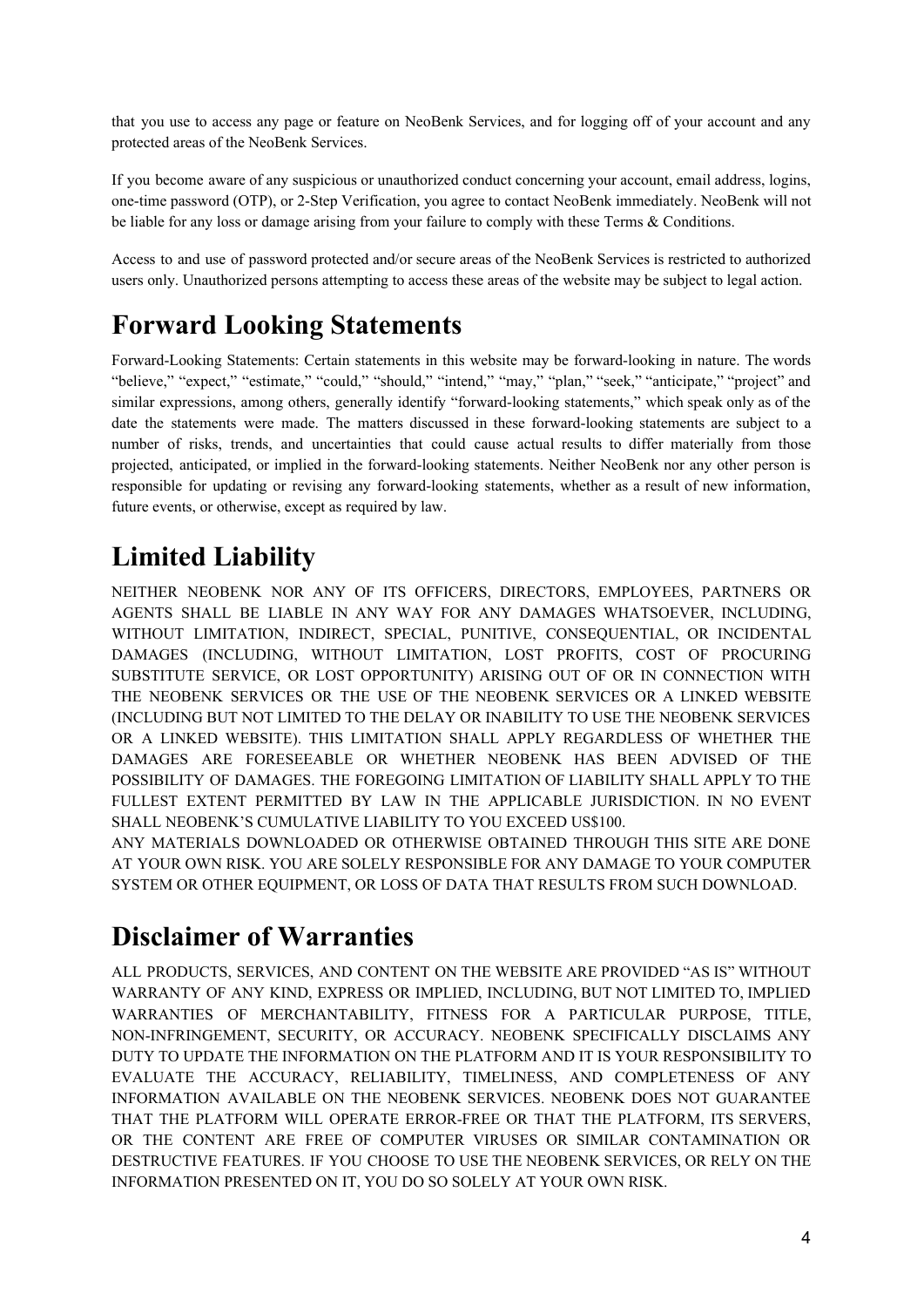SOME STATES OR JURISDICTIONS DO NOT ALLOW THE EXCLUSION OF CERTAIN WARRANTIES. ACCORDINGLY, SOME OF THE ABOVE EXCLUSIONS MAY NOT APPLY TO YOU.

#### **Indemnification and Hold Harmless**

You agree to indemnify, defend, and hold NeoBenk harmless from any liability, loss, claim, and expense, including attorney's fees, related to your violation of these Terms & Conditions or use of the NeoBenk Services. Nothing in these terms of use shall affect any non-waivable statutory rights that apply to you. NeoBenk reserves the right to assume the exclusive defense and control (at your expense) of any matter that is subject to indemnification under this section. In such case, you agree to cooperate with any reasonable requests assisting NeoBenk's defense of such matter.

### **Termination**

The rights granted to you herein terminate immediately upon any violation by you of these Terms  $\&$ Conditions. NeoBenk, in its sole discretion, reserves the right to temporarily or permanently terminate your access to and use of NeoBenk Services at any time and for any reason whatsoever, without notice or liability. NeoBenk will not be liable to you or any third party for any termination of your access to or use of NeoBenk Services.

You are allowed to open or have only one account in NeoBenk. In order to maintain a safe and trusted environment for all our users, any additional account(s) may be suspended.

#### **Governing Law and Jurisdiction**

These Terms shall be ruled by and interpreted under English law. Both we and you will resolve any disputes in connection with these Terms in the English courts.

All matters relating to the NeoBenk Services and these Terms & Conditions and any dispute or claim arising therefrom or related thereto (in each case, including non-contractual disputes or claims), shall be governed by and construed in accordance with the internal laws of Switzerland without giving effect to any choice or conflict of law provision or rule (whether of Switzerland or any other jurisdiction).

Any legal suit, action or proceeding arising out of, or related to, these Terms & Conditions or the NeoBenk Services shall be instituted exclusively in Switzerland in the Kanton of Zug although we retain the right to bring any suit, action or proceeding against you for breach of these Terms & Conditions in your country of residence or any other relevant country. You waive any and all objections to the exercise of jurisdiction over you by such courts and to venue in such courts.

### **Court Order & Subpoena Policy**

Government agencies from around the world ask NeoBenk to disclose user information. Our legal department demands that government data requests be made through lawful means and for lawful purposes. We carefully review each request to make sure it satisfies applicable laws.

NeoBenk accepts service of subpoenas or other legal processes only through **NeoBanque Protection Services**. Subpoenas or other legal process may be served by sending them to NeoBanque Protection Services at the following address:

NeoBanque Protection Services Limited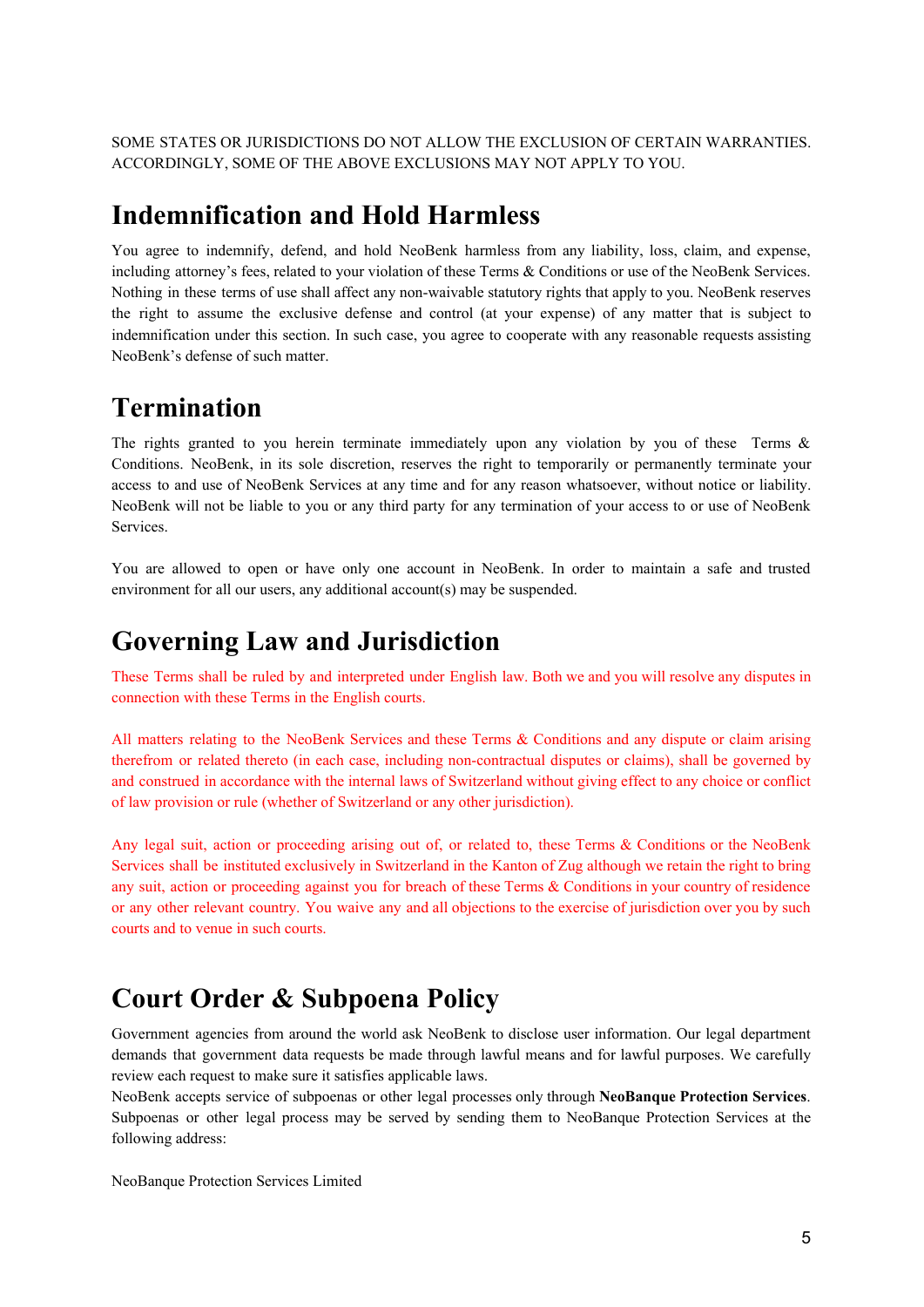Unit 1603, 16th Floor, The L. Plaza, 367 - 375

Queen's Road Central,

Sheung Wan, Hong Kong

Attn: Legal Department – Legal Process

Send a copy of the records directly to a [lawenforcement@neobenk.com](mailto:lawenforcement@neobenk.com)

Please note also that providing detailed and accurate information at the outset will facilitate efficient processing of your request. Download the NeoBenk Law [Enforcement](https://neobenk.com/legal/NeoBenk-Subpoena-Policy.pdf) Guide

We care deeply about the privacy of our NeoBenk users and will protect the privacy of our users even while working closely with law enforcement to prevent criminal activity.

#### **Dispute Resolution; Agreement to Arbitrate**

READ THIS SECTION CAREFULLY BECAUSE IT REQUIRES YOU AND US TO ARBITRATE ANY DISPUTES IN CONNECTION WITH THESE TERMS AND LIMITS THE MANNER IN WHICH YOU CAN SEEK RELIEF FROM US. If you have a dispute with NeoBenk in connection with these Terms or your use of the Service, you shall first contact Us via email at support@neobenk.com and attempt to resolve the dispute with Us informally. If NeoBenk has not been able to resolve any dispute with you after 60 days from your initial email notifying Us of the dispute, your and NeoBenk's each consent to resolve any related claim, dispute, or controversy (excluding any claims for injunctive or other equitable relief as provided below) arising out of or in connection with or relating to these Terms, or the breach or alleged breach of these Terms (each, a "Claim"), exclusively by binding arbitration in accordance with the applicable rules of arbitration in the United Kingdom. The arbitration will be conducted in London, England, in English, unless you and NeoBenk mutually agree otherwise in writing. If you are using the Service for commercial purposes, each party will be responsible for paying any arbitration fees, administrative, and arbitrator fees in accordance with applicable arbitration rules, and the award rendered by the arbitrator will include costs of arbitration, reasonable attorneys' fees, and reasonable costs for expert and other witnesses. If you are an individual using the Service for non-commercial purposes: (i) the arbitration organization may require you to pay a fee for the initiation of your case, unless you apply for and successfully obtain a fee waiver from such arbitration organization; (ii) the award rendered by the arbitrator may include your costs of arbitration, your reasonable attorney's fees, and your reasonable costs for expert and other witnesses; and (iii) you may sue in a small claims court of competent jurisdiction without first engaging in arbitration, but this does not absolve you of your commitment to engage in the informal dispute resolution process. Any judgment on the award rendered by the arbitrator may be entered in any court of competent jurisdiction. Nothing in this section will be deemed as preventing NeoBenk from seeking injunctive or other equitable relief from any applicable court as necessary to prevent the actual or threatened infringement, misappropriation, or violation of our data security, Intellectual Property Rights, or other proprietary rights.

#### **Class Action Waiver**

You agree that any arbitration or proceeding shall be limited to the dispute between us and you individually. To the full extent permitted by law, (i) no arbitration or proceeding shall be joined with any other; (ii) there is no right or authority for any dispute to be arbitrated or resolved on a class action-basis or to utilize class action procedures; and (iii) there is no right or authority for any dispute to be brought in a purported representative capacity on behalf of the general public or any other persons. You agree that you may bring claims against us only in your individual capacity and not as a plaintiff or class member in any purported class or representative proceeding.

#### **Waiver and Severability**

Any waiver of any provision contained in these Terms & Conditions shall not be deemed to be a waiver of any other right, term, or provision of these Terms & Conditions. If any provision in these Terms & Conditions is determined to be wholly or partially invalid, illegal or unenforceable, such provision shall be enforced to the